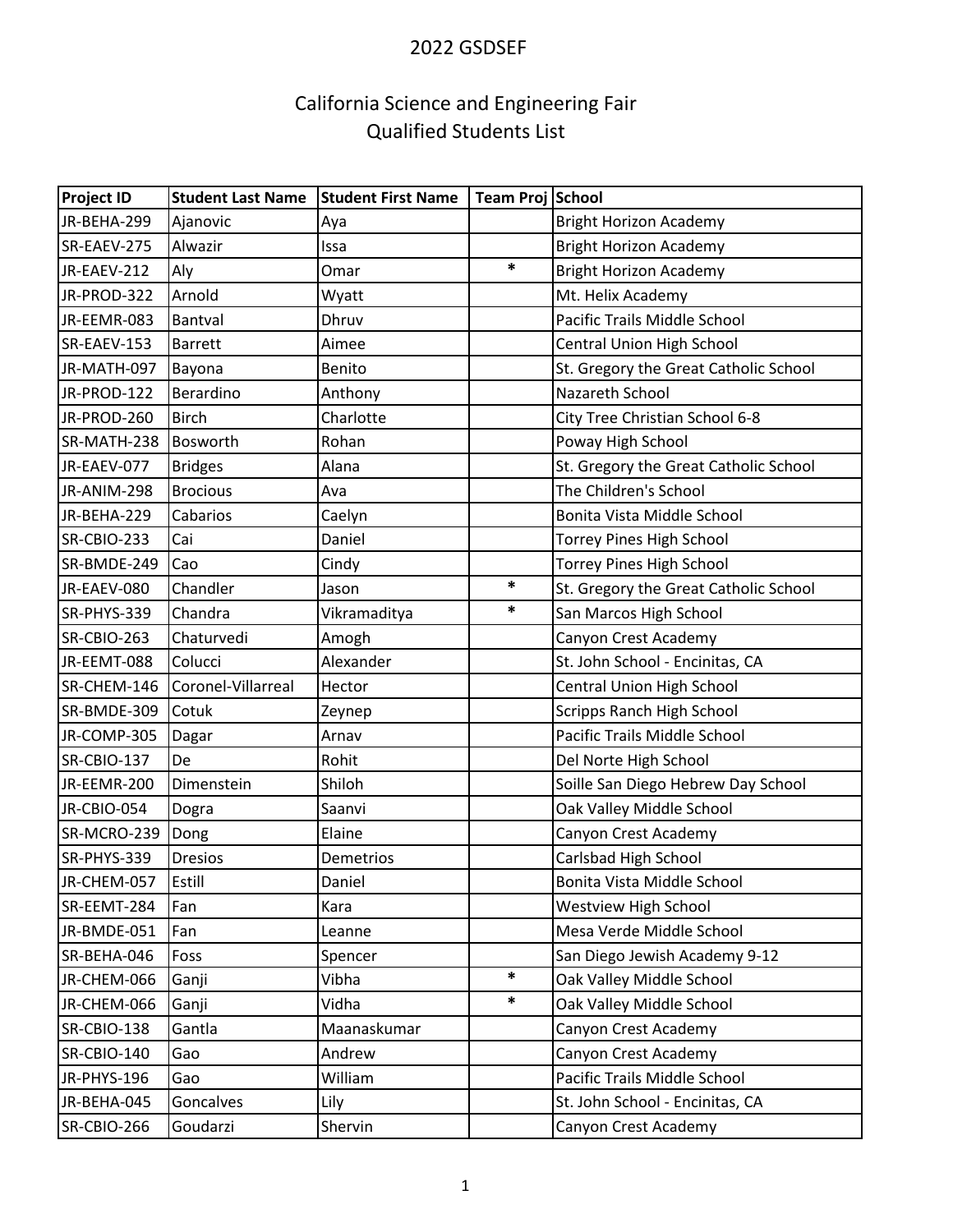## 2022 GSDSEF

# California Science and Engineering Fair Qualified Students List

| <b>Project ID</b> | <b>Student Last Name</b> | <b>Student First Name</b> | Team Proj School |                                       |
|-------------------|--------------------------|---------------------------|------------------|---------------------------------------|
| JR-EEMT-329       | Gurtch                   | Maria                     |                  | The Children's School                 |
| JR-PLNT-113       | Habas                    | Julia                     |                  | St. Michael's School - Poway          |
| JR-BEHA-043       | Herrera                  | Valerie                   |                  | Bonita Vista Middle School            |
| JR-EAEV-211       | Hertzog                  | Penelope                  |                  | St. Gregory the Great Catholic School |
| SR-COMP-237       | Hou                      | James                     |                  | The Bishop's School                   |
| JR-BEHA-038       | Ingram                   | Gianna                    |                  | St. John School - Encinitas, CA       |
| SR-COMP-345       | Irigireddy               | Ritvik                    |                  | Canyon Crest Academy                  |
| JR-BEHA-340       | Jacobs                   | Hillel                    |                  | Soille San Diego Hebrew Day School    |
| SR-CHEM-245       | Jeenagala                | Jitendrakumar             |                  | Canyon Crest Academy                  |
| SR-BMDE-343       | Jung                     | Chris                     |                  | Canyon Crest Academy                  |
| JR-BCHM-207       | Khan                     | Mohammad Adam             |                  | <b>Bright Horizon Academy</b>         |
| JR-BEHA-242       | Khong                    | Hannah                    |                  | St. Michael's School - Poway          |
| SR-BMDE-132       | Krishnan                 | Maya                      |                  | La Jolla Country Day School           |
| SR-BMDE-129       | Kulkarni                 | Vidhi                     |                  | Del Norte High School                 |
| SR-COMP-310       | Kumar                    | Sanjana                   |                  | Francis Parker School                 |
| SR-EAEV-179       | Lai                      | William                   |                  | The Bishop's School                   |
| JR-EEMR-082       | Leivers-Breise           | Danielle                  |                  | The Children's School                 |
| SR-PHYS-168       | Li                       | Andrew                    |                  | Canyon Crest Academy                  |
| JR-EEMT-089       | Lucero                   | Eric                      |                  | St. Gregory the Great Catholic School |
| SR-BMDE-280       | Mandyam                  | Atulya                    |                  | <b>Westview High School</b>           |
| JR-EAEV-277       | Marce                    | Bernardo                  |                  | Our Lady of Guadalupe Academy         |
| JR-EAEV-080       | McComic                  | Cole                      | *                | St. Gregory the Great Catholic School |
| JR-EEMT-352       | <b>McGuinness</b>        | Stella                    |                  | The Children's School                 |
| SR-EEMT-163       | <b>McWilliams</b>        | Jessica                   |                  | Scripps Ranch High School             |
| JR-PHYS-106       | Michelsen                | Lucas                     |                  | St. John School - Encinitas, CA       |
| SR-BEHA-290       | Mohamed                  | Samiya                    |                  | <b>Bright Horizon Academy9-12</b>     |
| JR-BEHA-044       | Montemayor               | Maliya                    |                  | St. John School - Encinitas, CA       |
| JR-PLNT-109       | Moore                    | Kai                       |                  | The Children's School                 |
| SR-EAEV-347       | Natala                   | Shruti                    |                  | Scripps Ranch High School             |
| SR-EAEV-156       | Navarro                  | Dahlia                    | *                | Bonita Vista High School              |
| JR-EAEV-212       | Naveed                   | Haadi                     | *                | <b>Bright Horizon Academy</b>         |
| SR-PHYS-315       | Nayak                    | Ayush                     |                  | <b>Westview High School</b>           |
| SR-BMDE-130       | Nayebnazar               | Arshia                    |                  | Canyon Crest Academy                  |
| JR-PHYS-102       | Niguidula                | Tristen                   |                  | St. Gregory the Great Catholic School |
| SR-BCHM-125       | Noto                     | Matthew                   |                  | Canyon Crest Academy                  |
| SR-CBIO-274       | Peddakama                | Rishi                     |                  | Del Norte High School                 |
| SR-EAEV-156       | Picart                   | Gianna                    | *                | Bonita Vista High School              |
| JR-EEMT-288       | Poch                     | Olivia                    |                  | The Children's School                 |